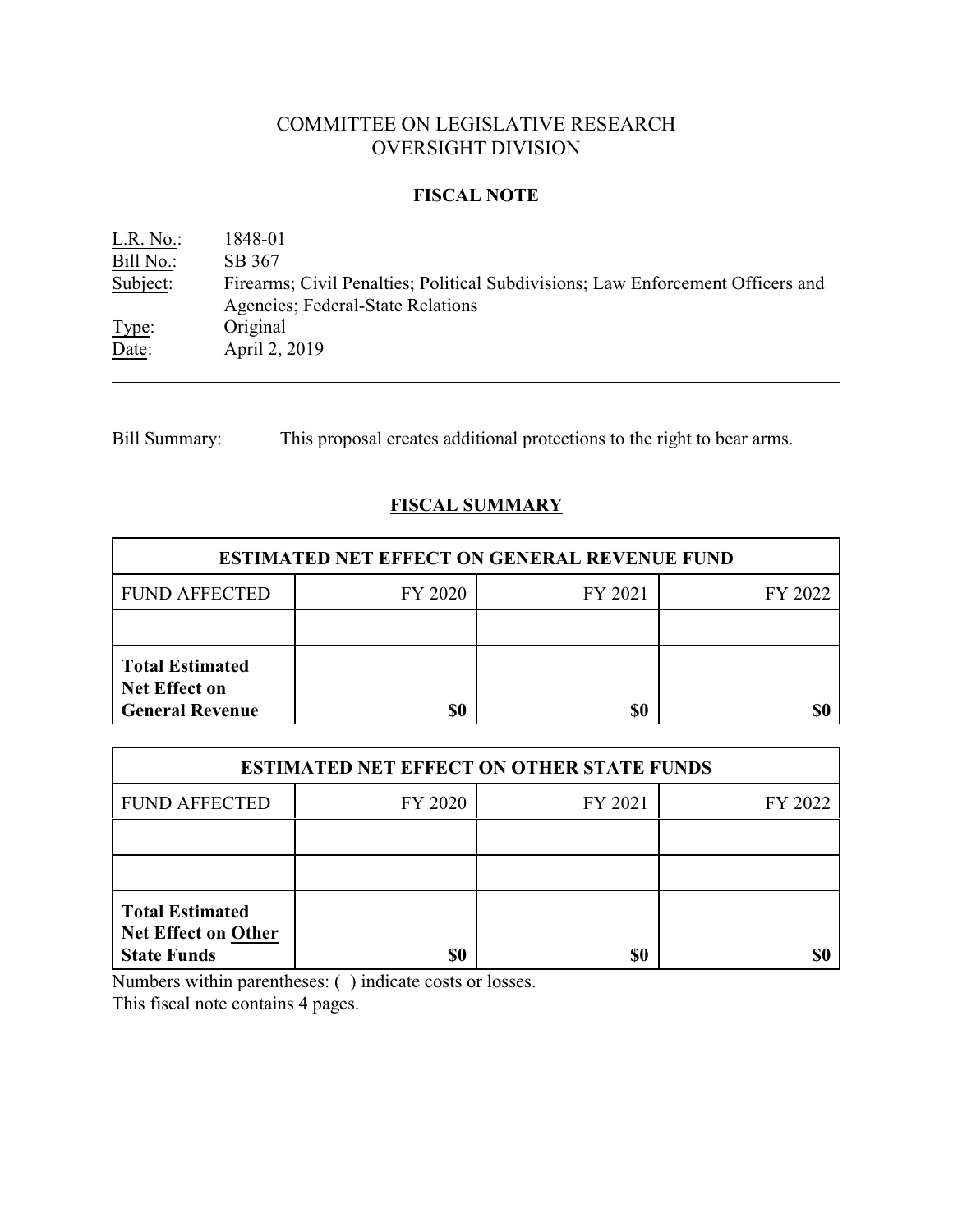L.R. No. 1848-01 Bill No. SB 367 Page 2 of 4 April 2, 2019

| <b>ESTIMATED NET EFFECT ON FEDERAL FUNDS</b>                        |         |         |         |  |
|---------------------------------------------------------------------|---------|---------|---------|--|
| <b>FUND AFFECTED</b>                                                | FY 2020 | FY 2021 | FY 2022 |  |
|                                                                     |         |         |         |  |
|                                                                     |         |         |         |  |
| <b>Total Estimated</b><br>Net Effect on All<br><b>Federal Funds</b> | \$0     | \$0     |         |  |

| <b>ESTIMATED NET EFFECT ON FULL TIME EQUIVALENT (FTE)</b>    |         |         |         |  |
|--------------------------------------------------------------|---------|---------|---------|--|
| <b>FUND AFFECTED</b>                                         | FY 2020 | FY 2021 | FY 2022 |  |
|                                                              |         |         |         |  |
|                                                              |         |         |         |  |
| <b>Total Estimated</b><br><b>Net Effect on</b><br><b>FTE</b> |         |         |         |  |

 $\Box$  Estimated Net Effect (expenditures or reduced revenues) expected to exceed \$100,000 in any of the three fiscal years after implementation of the act.

| <b>ESTIMATED NET EFFECT ON LOCAL FUNDS</b> |         |         |         |  |
|--------------------------------------------|---------|---------|---------|--|
| <b>FUND AFFECTED</b>                       | FY 2020 | FY 2021 | FY 2022 |  |
| <b>Local Government</b>                    | \$0     | \$0     | \$0     |  |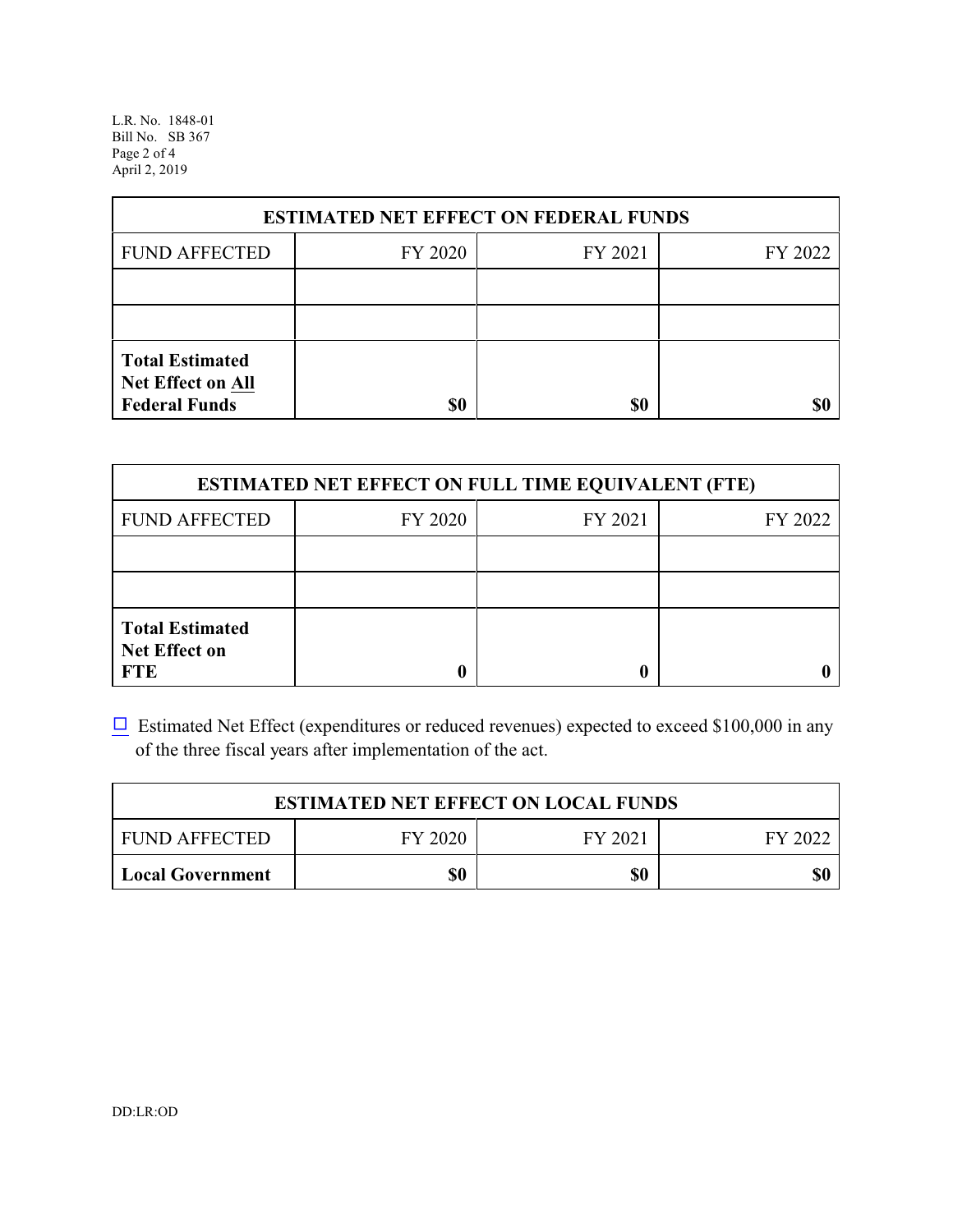L.R. No. 1848-01 Bill No. SB 367 Page 3 of 4 April 2, 2019

### **FISCAL ANALYSIS**

### ASSUMPTION

#### §§1.410, 1.420, 1.430, 1.440, 1.450, 1.460, 1.470, 1.480, and 1.485 - Right to bear arms

Officials from the **Office of Attorney General (AGO)** assume any potential costs arising from this proposal can be absorbed with existing resources. The AGO may seek additional appropriations if the proposal results in a significant increase in litigation.

**Oversight** notes that the **Department of Public Safety - Missouri State Highway Patrol** and **Office of State Courts Administrator** has stated the proposal would not have a direct fiscal impact on their organization.

**Oversight** does not have any information to the contrary. Therefore, Oversight will reflect a zero impact on the fiscal note.

| FISCAL IMPACT - State Government | FY 2020<br>$(10 \text{ Mo.})$ | FY 2021    | FY 2022                       |
|----------------------------------|-------------------------------|------------|-------------------------------|
|                                  | <u>\$0</u>                    | <u>\$0</u> | $\underline{\underline{\$0}}$ |
| FISCAL IMPACT - Local Government | FY 2020<br>$(10 \text{ Mo.})$ | FY 2021    | FY 2022                       |
|                                  | <u>\$0</u>                    | <u>\$0</u> | <u>\$0</u>                    |

#### FISCAL IMPACT - Small Business

No direct fiscal impact to small businesses would be expected as a result of this proposal.

#### FISCAL DESCRIPTION

The proposed legislation appears to have no direct fiscal impact.

This legislation is not federally mandated, would not duplicate any other program and would not require additional capital improvements or rental space.

DD:LR:OD